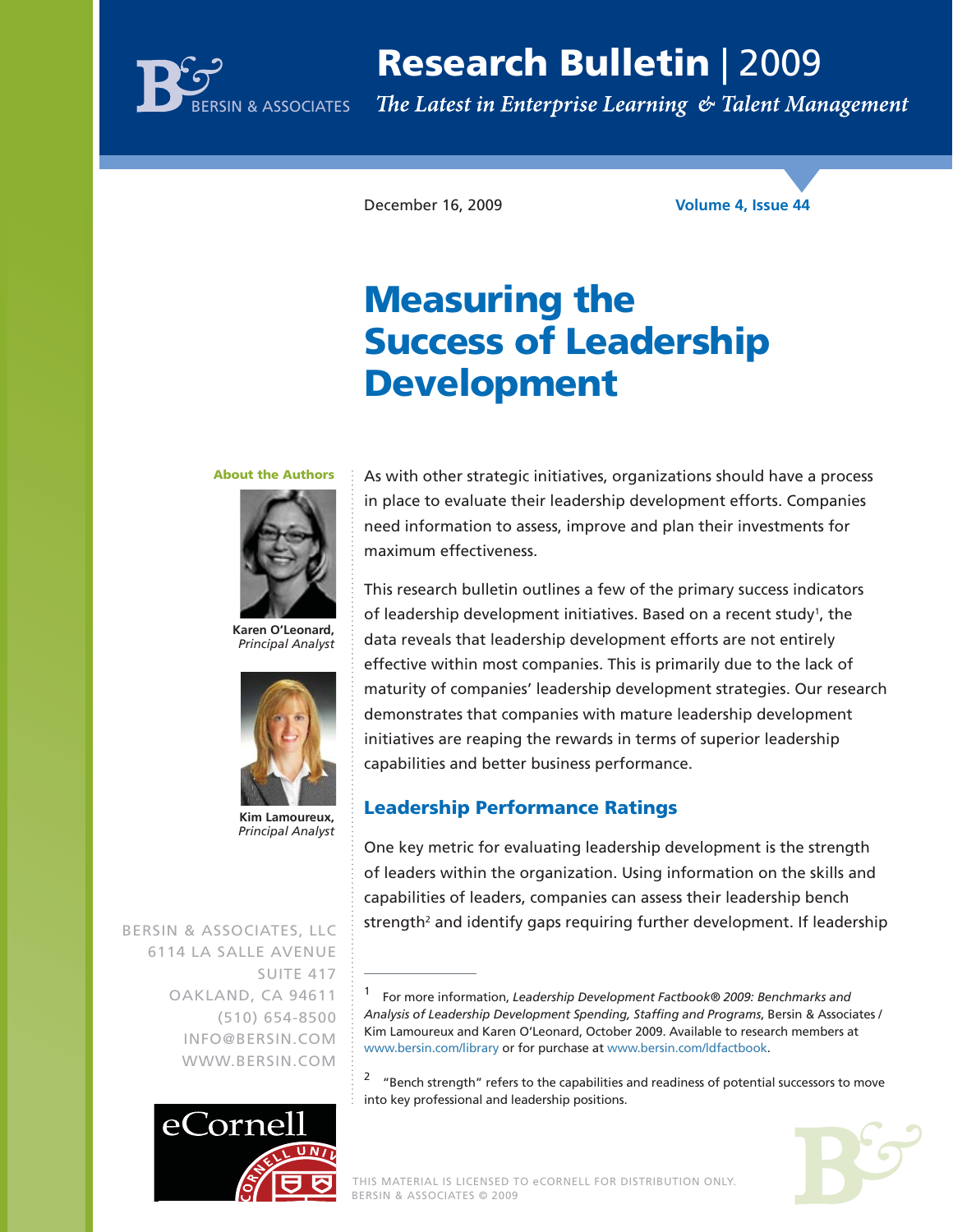## **Research Bulletin** | 20 **Research Bulletin** | 2009

## **CO** KEY POINT

Few leaders at any level received "excellent" ratings on their current skills and capabilities.

development programs are working, organizations should see an improvement in their leaders' capabilities over time.

So how do companies rate their leaders' performance? Our study asked companies to rate the skills and capabilities of each level of leader – from first-level managers to executives – based on the expectations for that role. The results demonstrate that most leaders are falling short in their skills development.

Compared to other leadership levels, executives received the highest scores. Even so, just 37 percent were rated as "excellent," and another 38 percent were rated as "good" in terms of their skills and capabilities. Fully one-quarter of executives received "fair" or "poor" ratings. (See Figure 1.) These are very low ratings, considering the magnitude of the responsibility at this level.

Senior leaders had the next highest scores, with just 30 percent of these leaders receiving "excellent" ratings. Mid-level managers received still lower ratings, with just one-quarter receiving "excellent" ratings. Finally, ratings for first-level managers were lower still – fewer than one in five received "excellent" ratings, and nearly one-half received "fair" or "poor" ratings.



## **Figure 1: Percent of Leaders with Excellent / Good / Fair / Poor Capabilities**

Source: *Bersin & Associates, 2009.*

THIS MATERIAL IS LICENSED TO eCORNELL FOR DISTRIBUTION ONLY. BERSIN & ASSOCIATES © 2009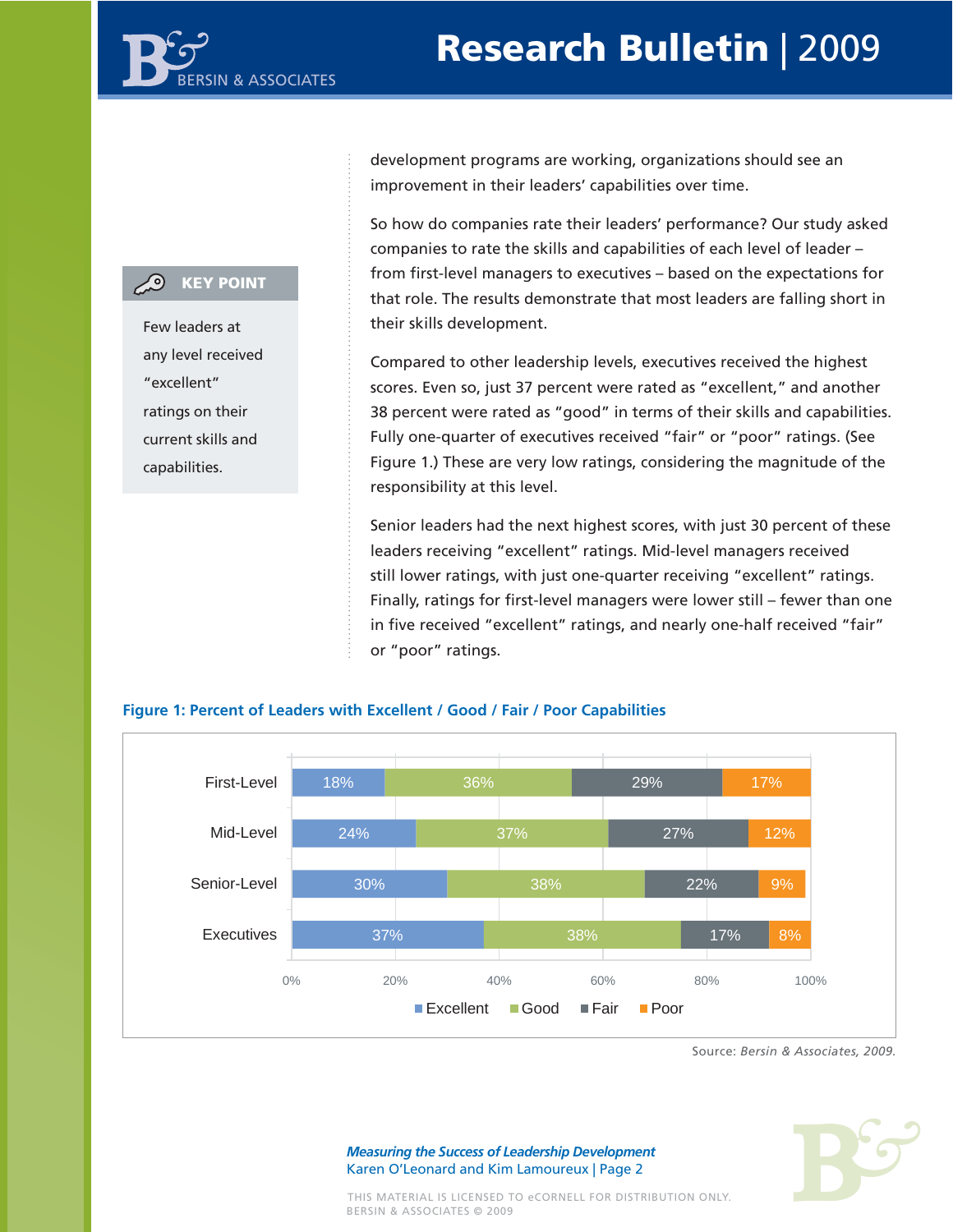#### **Figure 2: Median Annual Leadership Development Budget per Level: U.S. Total**

BERSIN & ASSOCIATES



Source: *Bersin & Associates, 2009.*

### **CO** KEY POINT

Companies are spending three times as much per executive compared to midlevel managers and six times as much compared to firstlevel managers.

As shown in these figures, the performance ratings increase with each successive leadership level, with executives receiving the highest scores and first-level managers receiving the lowest scores. We believe the poor performance ratings for these lower-level leaders are driven by a couple of factors. One is the lack of investment in mid- and first-level managers. Companies are spending three times as much per executive as compared with mid-level managers and six times as much as compared with first-level managers. (See Figure 2.)

Another factor is the type of development opportunities being offered at different job levels. Senior leaders and executives are most often presented with coaching, mentoring and experiential types of learning activities, which are highly individualized and extremely effective. Lower-level leaders tend to be provided with more traditional instructor-led training (ILT) and online learning, which can be delivered *en masse*. Companies should look at increasing the use of coaching and experiential opportunities at these lower levels, which can help to improve the skills sets of these leaders.

#### **Internal Promotions**

Another key metric is how many leaders are promoted from within the ranks of the organization, rather than hired externally. If development efforts are working as planned, leaders will be promoted up through

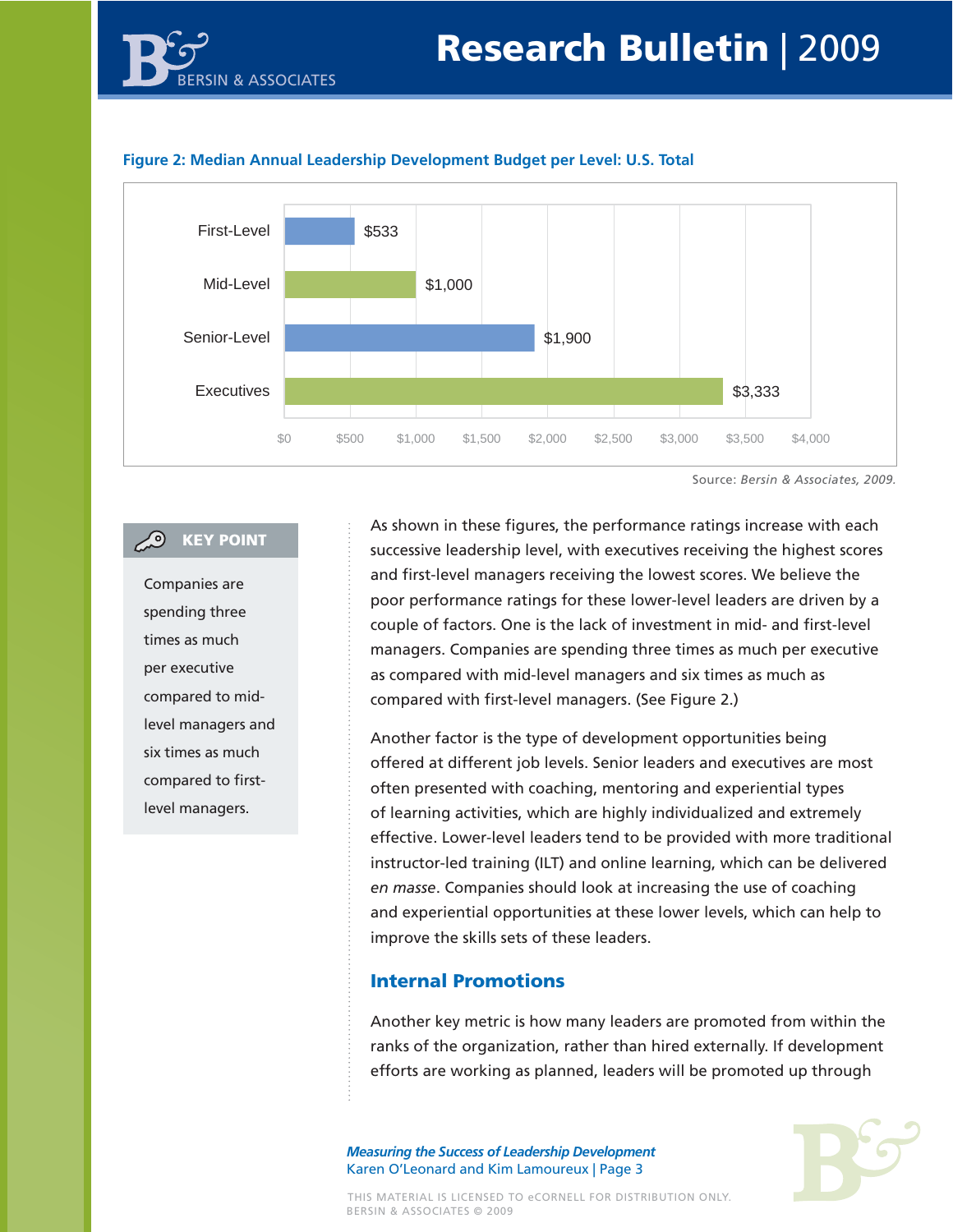#### **BEST PRACTICE**

To better understand the effectiveness of leadership development, we recommend that companies compare promotions of leaders participating in leadership development versus those who are not.

the ranks; the company will look externally less often for the right skills and capabilities. Of course, other factors come into play with promotions – such as effective succession management practices within the company.<sup>3</sup> However, promotion rates are one measure that can be helpful in assessing effectiveness.

Our research found that 52 percent of executives and 57 percent of senior leaders were promoted from within their companies. Promotion rates are slightly higher among mid-level and first-level managers, at 62 percent and 64 percent, respectively. This seems somewhat ironic, since our previous data showed that these lower-level leaders received lower ratings on their skills and capabilities, as compared with senior-level leaders and executives. If their skills are substandard, why would they be promoted?

We believe a few factors are driving higher promotion rates among these lower leadership tiers. One issue affecting first-level managers is that many of these individuals were promoted from individual contributors because of their outstanding functional or technical capabilities, not because of their leadership potential. These new firstlevel managers thus find themselves lacking the management skills necessary for the job. Today, there are some powerful assessments in the market that offer companies solid data for evaluating job fit<sup>4</sup> and potential. We highly encourage companies to invest in these types of tools prior to promoting an individual contributor. These tools will also provide companies with skills gaps that can be managed appropriately.

For mid-level managers, companies often underestimate the complexity of making the transition from a first- to mid-level manager. According to the book, *The Leadership Pipeline*<sup>5</sup> ,



<sup>3</sup> For more information, *High-Impact Succession Management: Best Practices, Models and Case Studies in Organizational Talent Mobility*, Bersin & Associates / Kim Lamoureux, April 2009. Available to research members at www.bersin.com/library or for purchase at www.bersin.com/hism.

<sup>4 &</sup>quot;Job fit" refers to the assessment of current knowledge, skills, competencies and other key qualifications of an individual against the requirements of a specific role, current or future.

<sup>5</sup> Source: *The Leadership Pipeline: How to Build the Leadership-Powered Company*, Ram Charan, Stephen Drotter and James Noel, Jossey-Bass, 2000.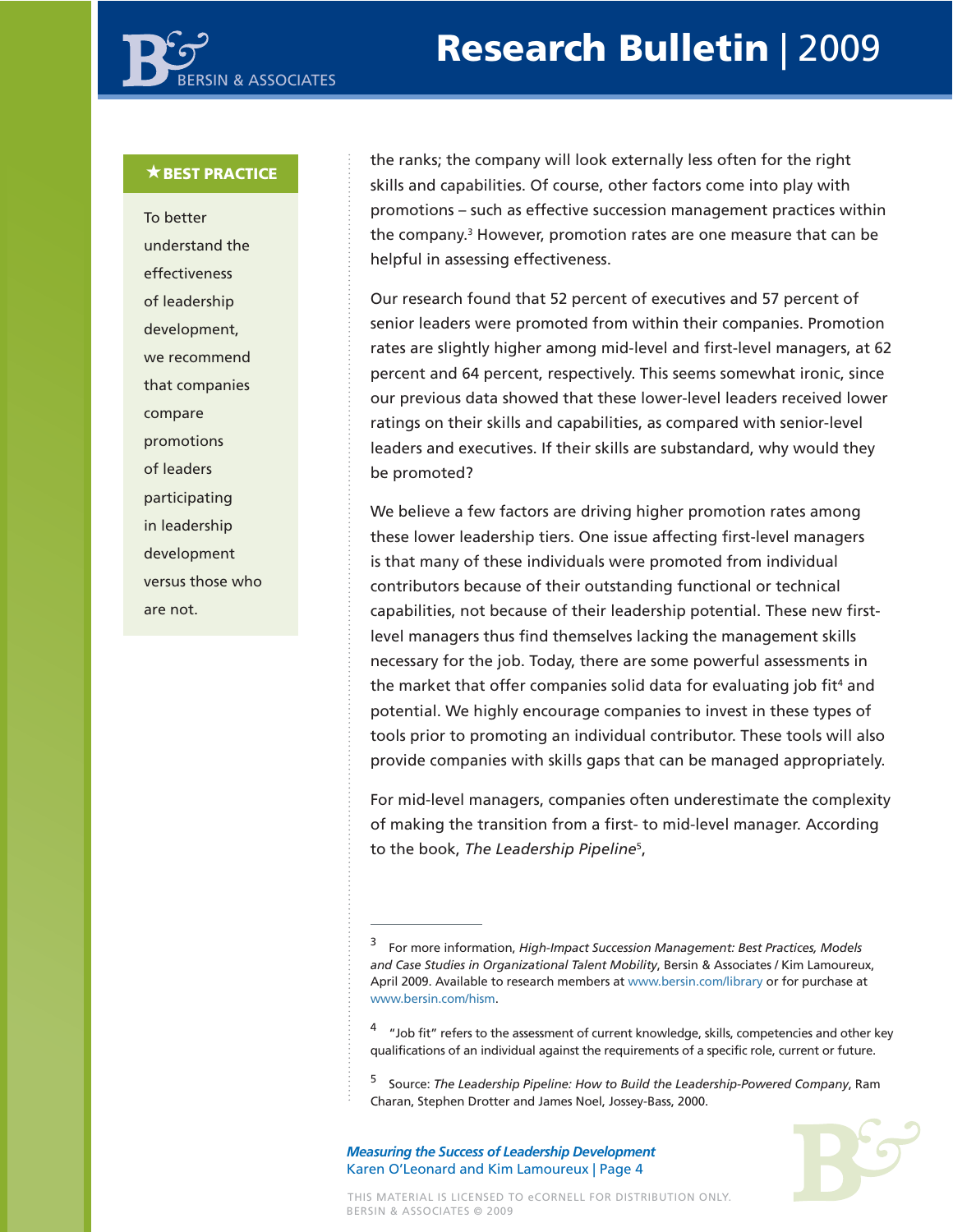



Source: *Bersin & Associates, 2009.*

## **KEY POINT**

Senior leaders and executive positions have lower promotion rates because the standards at these levels are much higher.

*"This leadership passage is frequently ignored … Few companies address this passage directly in their training, even though this is the level where a company's management foundation is constructed … the biggest difference from the previous passage [from individual contributor to first-level manager], is that here, managers must be pure management."*

A final and perhaps most important factor is that the standards are much higher at the senior leadership levels. Companies are much more selective of who goes into these roles simply because mistakes at these senior levels are more costly. Thus, they open up the talent pool to external candidates for these positions.

### **Voluntary Turnover**

A third key metric is voluntary turnover among leaders. Companies that invest in leaders will have greater engagement among leaders and (hopefully) lower turnover. Again, other factors come into play, including the company's performance management and compensation practices. But this metric can be useful in assessing and planning for leadership development activities.

*Measuring the Success of Leadership Development* Karen O'Leonard and Kim Lamoureux | Page 5



THIS MATERIAL IS LICENSED TO eCORNELL FOR DISTRIBUTION ONLY. BERSIN & ASSOCIATES © 2009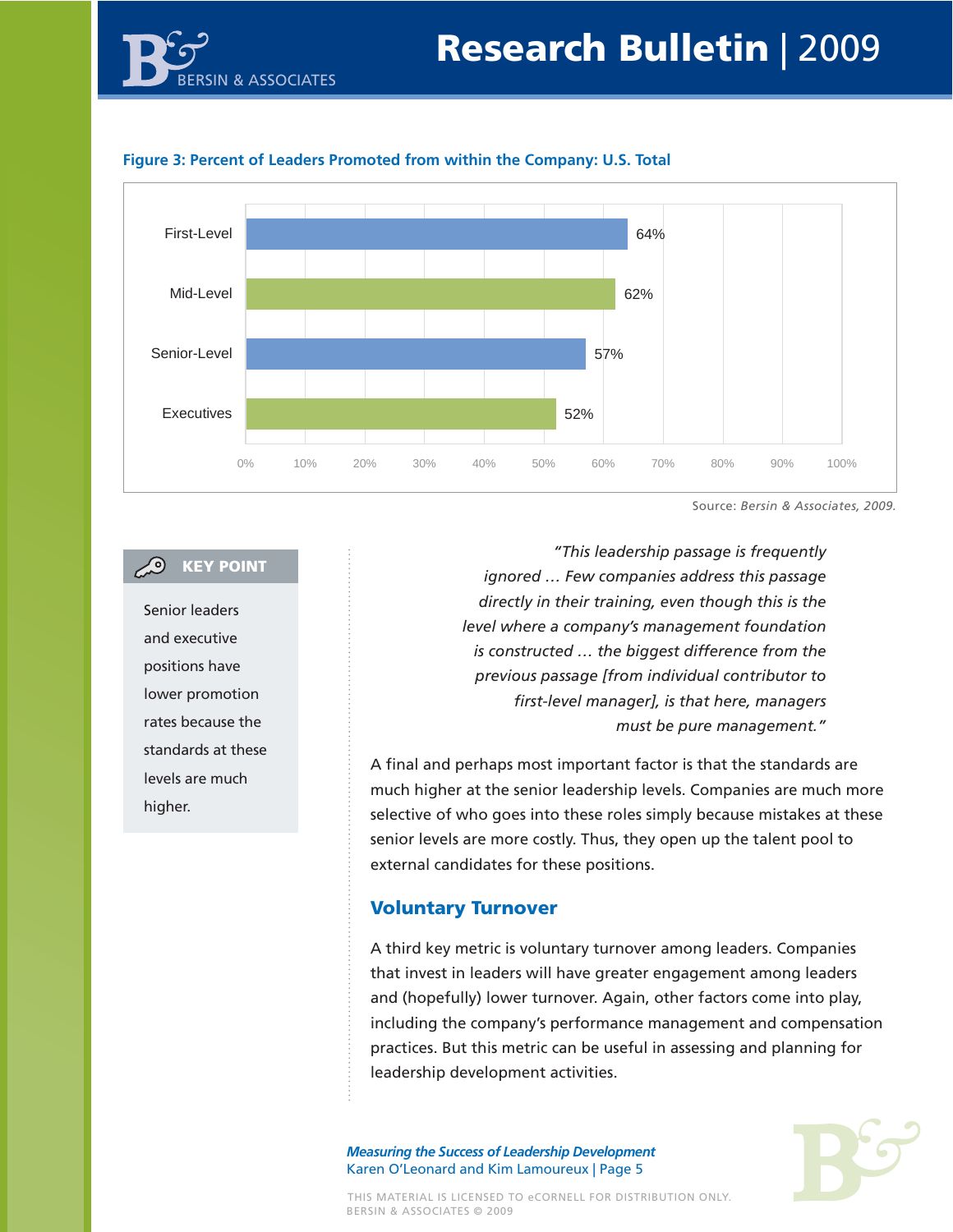#### **KEY POINT**

Voluntary turnover in 2008 ranged from 3.0 percent among executives to 10.2 percent among first-level managers.

Our study shows that executives have the lowest rate of turnover, with just 3.0 percent of executives leaving their positions voluntarily in 2008. Turnover rates rise with lower-level leadership positions – at 4.8 percent among mid-level managers, 7.8 percent among senior leaders, and a high of 10.2 percent among first-level managers.

There are a handful of reasons for the higher turnover among first-level managers. Two factors are lack of readiness and lack of investment. As stated previously, many first-line managers are promoted into their roles because of their technical expertise, not their management capability. They are ill-equipped for a management role and, since companies are investing the least amount of money on these managers, many do not receive the development they need to succeed. Therefore, their job satisfaction declines and they eventually leave the company.

Another factor is the higher job mobility for people in these roles. Many individuals in first-level manager roles are at the beginning stages of their careers. This is a time when many people are exploring different options and they have a great deal of job mobility. It is also the point in many young professionals' careers when they are building breadth of knowledge. Thus, first-level managers will often "job hop" to gain more experience and to move more quickly up the job ladder.

Conversely, turnover rates decrease at the senior leader and executive levels. This is not too surprising since managers tend to remain in their roles longer as they progress. Based on our conversations with companies, the average tenure of a high-potential<sup>6</sup> first-line manager is about three to five years, as compared with eight years for executives. Additionally, career paths shrink as people move into more senior roles. There are less opportunities overall in the labor force at senior and executive management levels.



 $6$  A "high-potential employee" is an employee who has been identified as having the potential, ability and aspiration for successive leadership positions within the company. Often, these employees are provided with focused development as part of a succession plan and are referred to as "HiPos."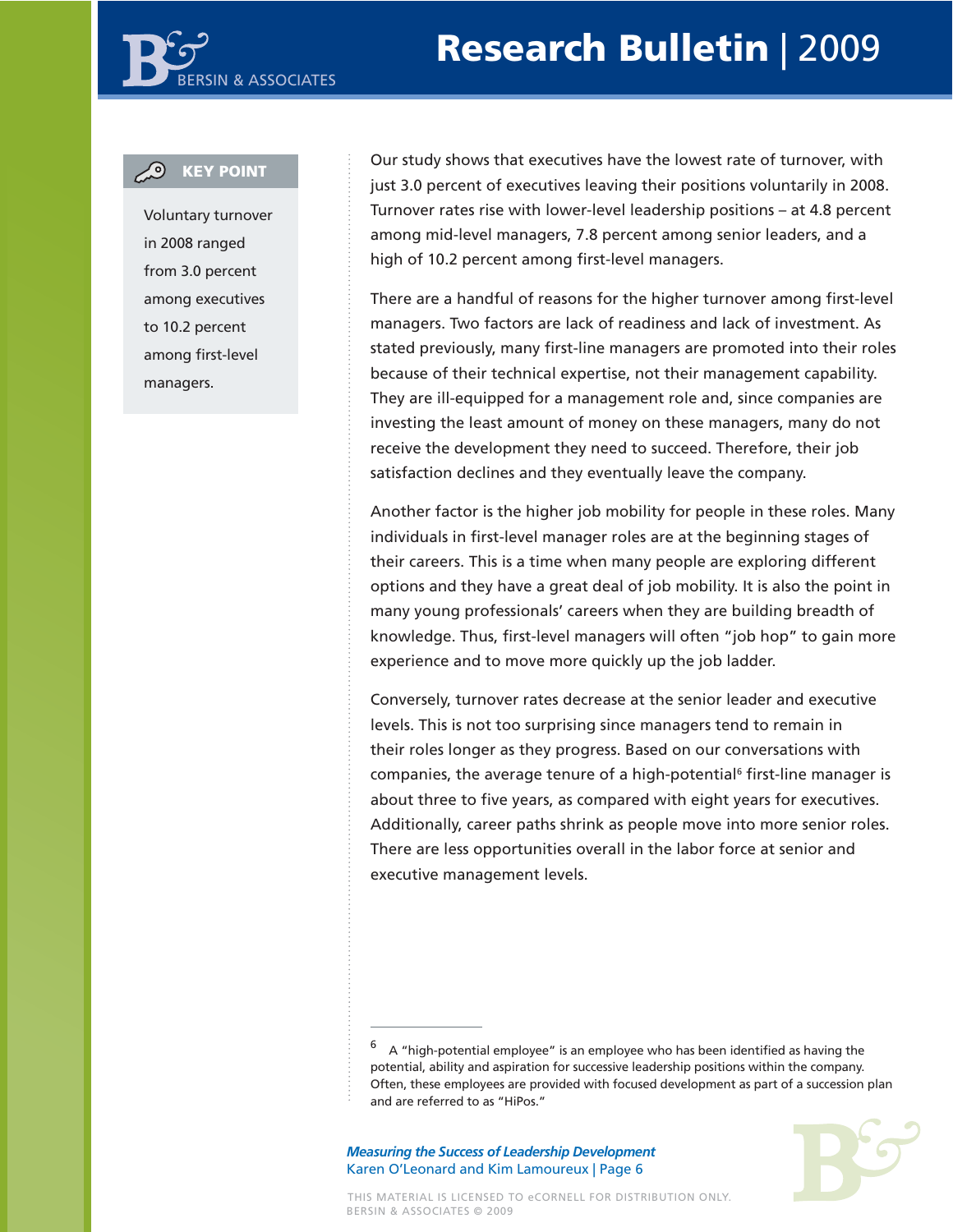





Source: *Bersin & Associates, 2009.*

#### **C** KEY POINT

Companies with strategic leadership development initiatives have more capable, higher-performing leaders.

## **The Impact of Mature Leadership Development**

Although it may take many years to implement and optimize, leadership development has a significant impact on the organization. In this section, we will look at the differences between organizations that have reached the highest or "strategic" stage of leadership development versus those in less mature stages.7 As the data below demonstrates, the impact of strategic leadership development is profound!

First, let us look at the impact on leaders' skills. The data in Figure 5 compares leadership performance ratings among companies in the "strategic" stage of leadership development with those of companies in the lowest maturity level or "inconsistent" stage.

The data demonstrates that strategic leadership development greatly improves leadership capabilities. Companies in this stage have evolved to a strategic, organizationwide process for leadership development, which is integrated with the company's overall talent management process and aligned with strategic business priorities. Leadership development targets many levels of leaders, from high-potential individual contributors to executives.

*Measuring the Success of Leadership Development* Karen O'Leonard and Kim Lamoureux | Page 7



THIS MATERIAL IS LICENSED TO eCORNELL FOR DISTRIBUTION ONLY. BERSIN & ASSOCIATES © 2009

<sup>7</sup> For more information, *Leadership Development Factbook® 2009: Benchmarks and Analysis of Leadership Development Spending, Staffing and Programs*, Bersin & Associates / Kim Lamoureux and Karen O'Leonard, October 2009.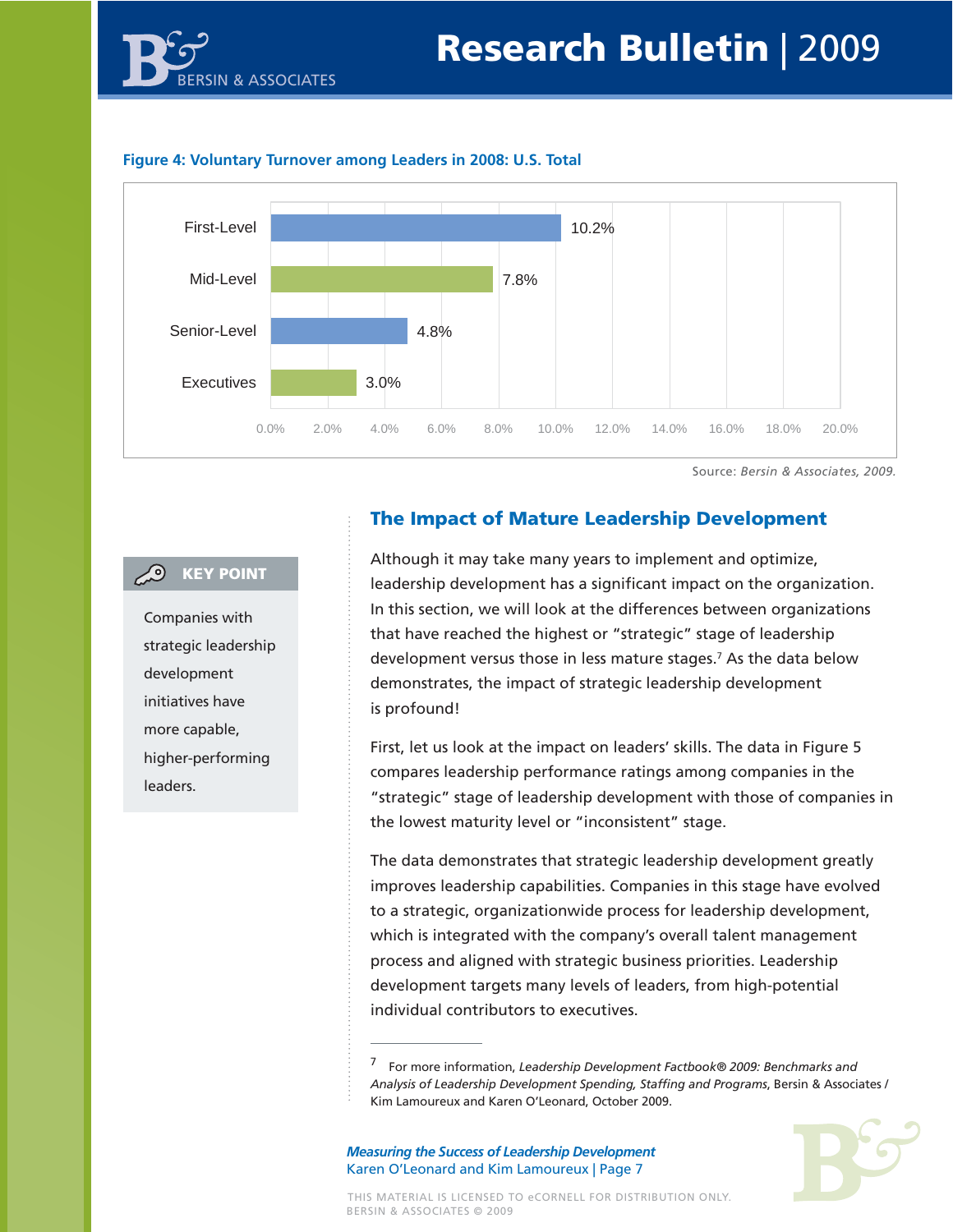



#### **Figure 5: Percent of Leaders Rated as "Excellent" by Maturity Level8**

Source: *Bersin & Associates, 2009.*

#### **KEY POINT**

Companies with strategic leadership development initiatives have higher promotion rates at every leadership level.

Twice the number of these organizations gave their executives, seniorlevel and mid-level managers "excellent" performance ratings, as compared with organizations in the inconsistent stage, in which there is no formal leadership curricula or only ad-hoc program offerings. 8

Similarly, nearly three times the number of organizations with strategic leadership development gave their first-level managers "excellent" ratings. So strategic leadership development does, in fact, improve the skills and capabilities of leaders at every level in the organization.

Next, let us look at one of our other measures of effectiveness – the promotion rate of leaders within the organization. Companies with strategic leadership development have a higher promotion rate at all leadership levels. As shown in Figure 6, 56 percent of executives were promoted from within the company, versus 42 percent among companies with inconsistent leadership approaches. The other leadership levels show similar results.



By our definition, small companies have 100 to 999 employees worldwide, midsize companies have 1,000 to 9,999 employees, and large companies have 10,000 or more employees.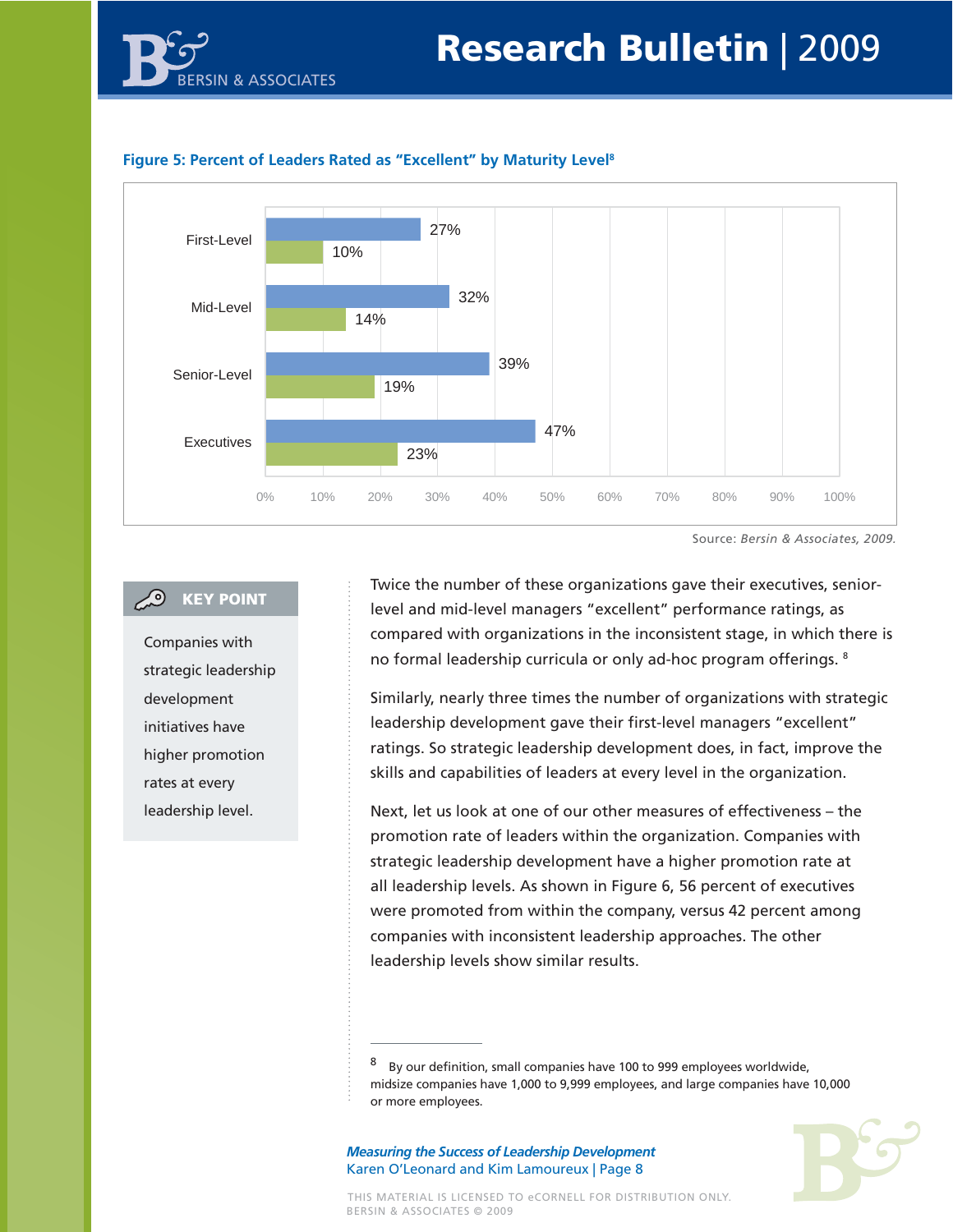



#### **Figure 6: Percent of Leaders Promoted from within by Maturity Level**

Source: *Bersin & Associates, 2009.*

Another metric we examined is voluntary turnover. Here we find that companies with strategic leadership development actually have *higher* voluntary turnover rates than those of companies with inconsistent leadership approaches. The reason – highly skilled leaders are valued in the marketplace and have more job opportunities than those with lesser skills.

The challenge for companies is that, as they develop great leaders, they need to find ways to keep them! Once a leader becomes highly skilled and marketable, he / she is much harder to retain. Companies must continuously look at their compensation, performance management and succession management practices to find ways to keep these highly valued leaders.

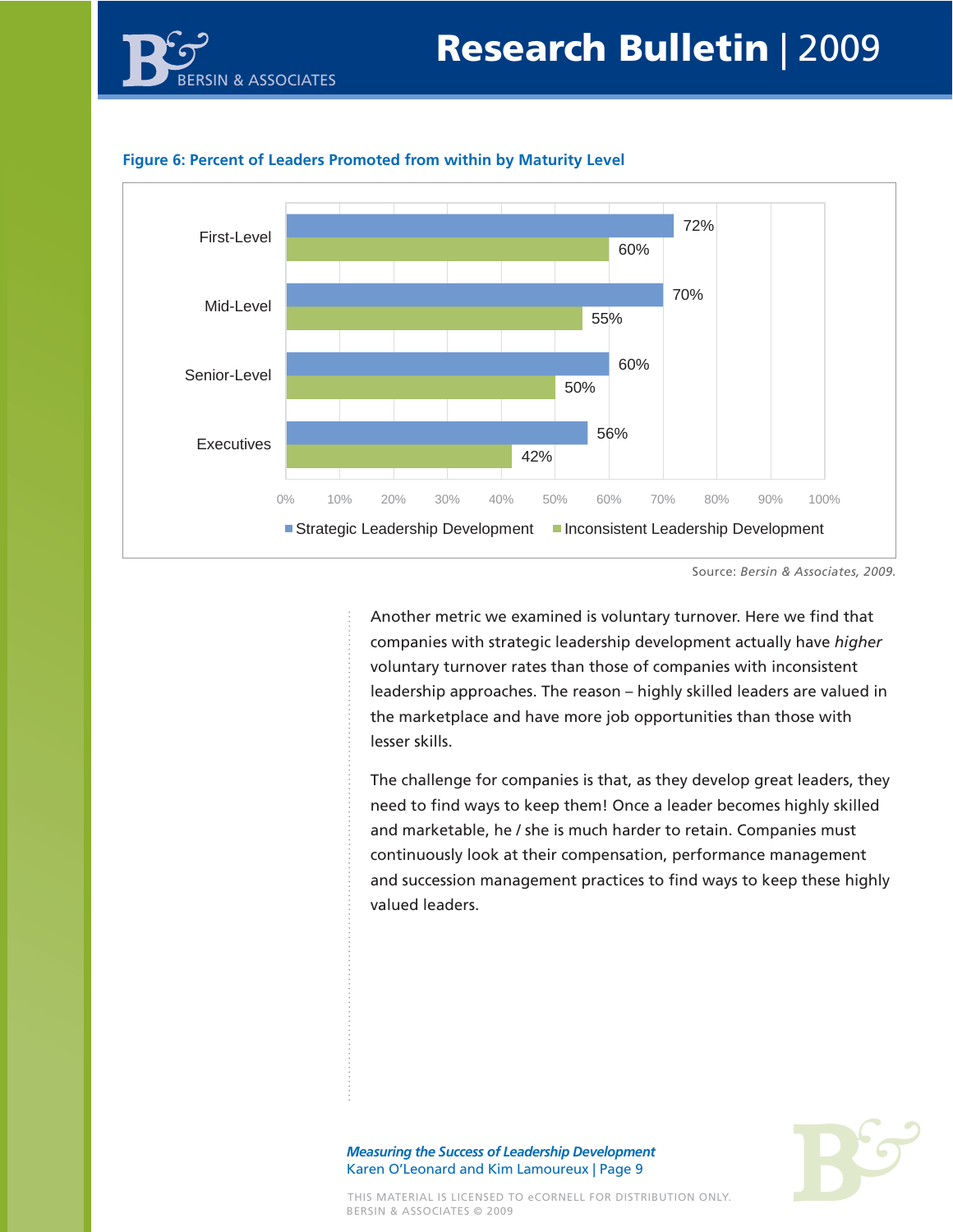





Source: *Bersin & Associates, 2009.*

## **The Bottom Line: Impact on the Business**

The crucial test of leadership development is the impact on the overall business. Here, our research shows measurable benefits of strategic leadership development.<sup>9</sup> As shown in Figure 8, companies that have reached the strategic stage perform better in the following areas:

- Overall turnover among employees is 18 percent lower;
- Turnover among high-performing employees<sup>10</sup> is 62 percent lower;
- Turnover among newly hired employees is 63 percent lower;

 $10\,$  A "high performer" is an employee who is a key contributor, demonstrates high performance, is capable of a lateral move, may be qualified for a broader role within the same profession; and, has reached the potential to move "upward' in a management capacity.



<sup>9</sup> For more information, *2009 Talent Management Factbook: Best Practices and Benchmarks in Talent Management*, Bersin & Associates / Karen O'Leonard, July 2009. Available to research members at www.bersin.com/library or www.bersin.com/tmfactbook.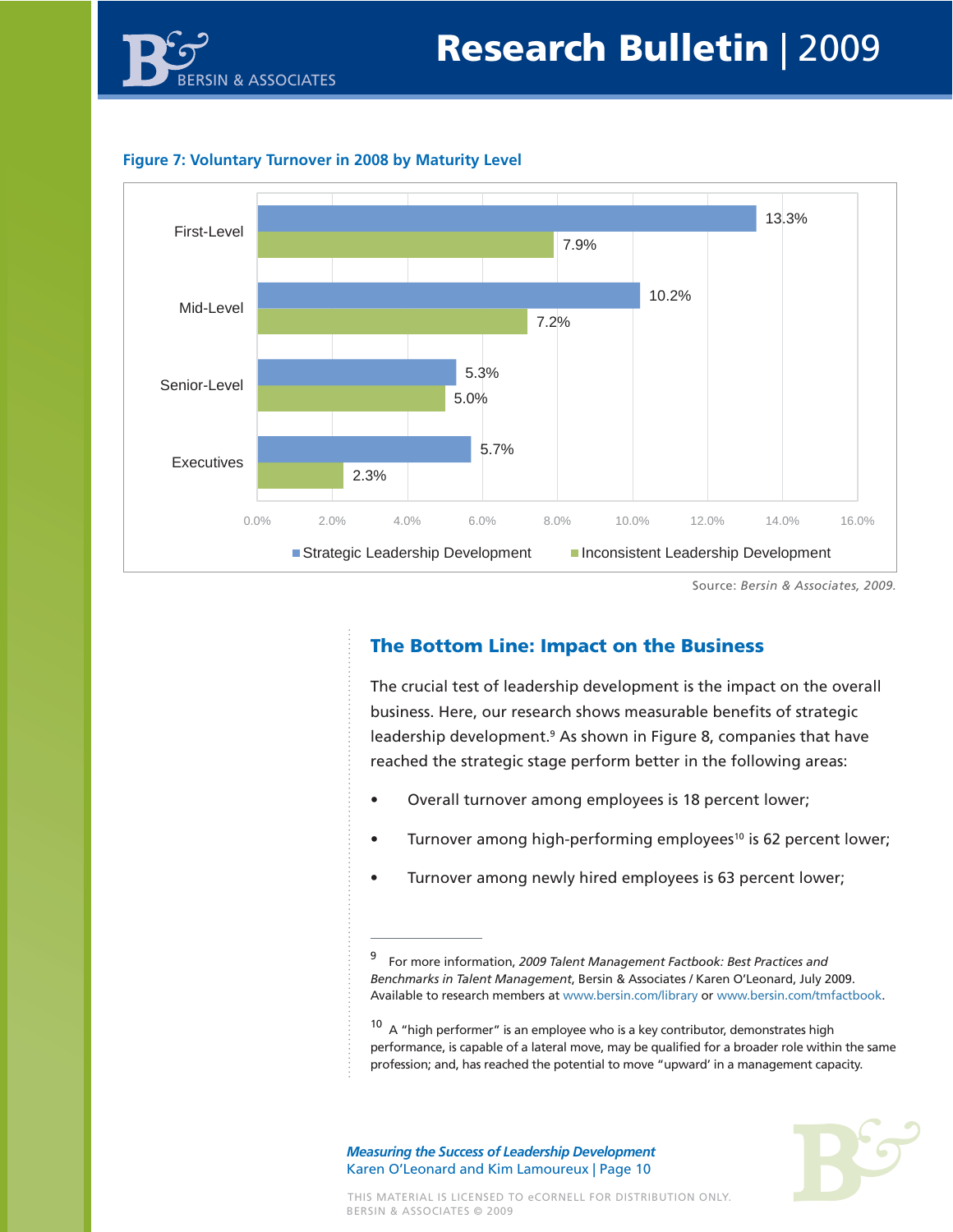## **Research Bulletin** | 20 **Research Bulletin** | 2009

### **KEY POINT**

There is a direct relationship between a company's leadership development initiatives, and employee turnover and productivity. Great leaders attract, motivate and retain high performers.

- One-half the rate of downsizing through the current recession; and,
- Higher scores on productivity and financial performance, strength of leadership pipeline<sup>11</sup>, and planning for future talent needs.

It is important to understand that leadership development is not just about developing leaders, it is about creating a high-performing, sustainable organization. The turnover data demonstrates a direct relationship between good management and employee commitment. Great leaders attract, hire and inspire great people. A mediocre manager will never attract or retain a high-performing employee.

In addition, good leadership will pull a company through hard times. One-half the number of companies in the strategic stage of leadership development experienced significant downsizing in 2008, as compared with those with inconsistent approaches. In addition, their scores reflect higher productivity and financial performance, and a greater ability to respond to economic conditions.

Finally, companies with strategic leadership development initiatives are set up to succeed in the future. Their scores are five to six times higher in the areas of planning for future talent needs and the strength of their leadership pipelines. These companies will not only be the first to come through the recession – they will be the *enduring* organizations. This is the bottom-line impact of leadership development.



<sup>&</sup>lt;sup>11</sup> "Leadership pipeline" refers to an organization's ongoing need to have a pool of talent that is readily available to fill positions at all levels of management (as well as other key positions) as the company grows. At each level, different competencies, knowledge and experiences are required, and (to keep the pipeline filled) the organization must have programs designed to develop appropriate skills sets. (Also known as the "leadership bench.")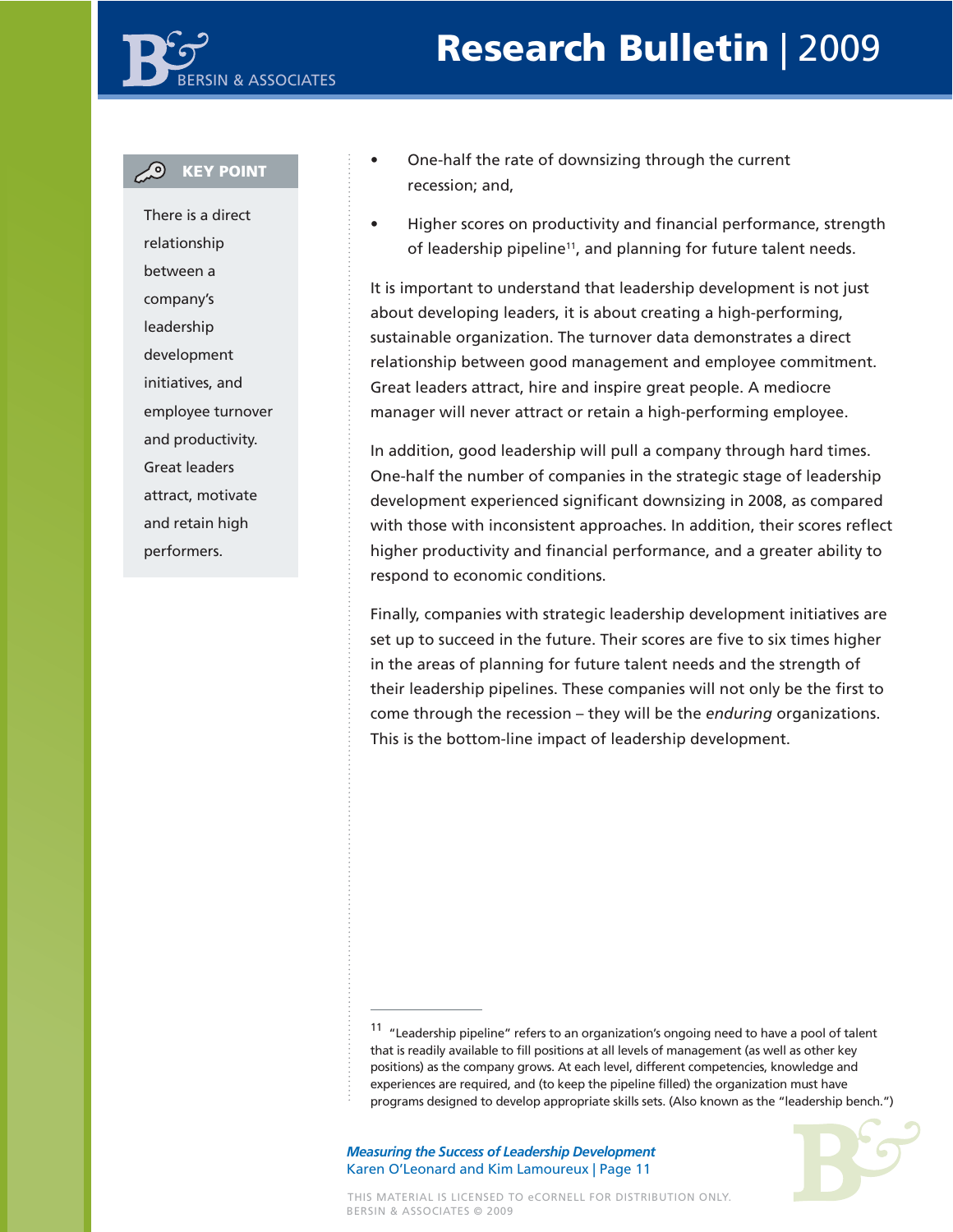

#### **Figure 8: Impact of Leadership Development on Organizational Effectiveness**

|                                                                                                   | <b>Strategic Leadership</b><br><b>Development</b> | <b>Inconsistent Leadership</b><br><b>Development</b> |
|---------------------------------------------------------------------------------------------------|---------------------------------------------------|------------------------------------------------------|
| Median 2008 Voluntary<br>Turnover                                                                 | 9.0%                                              | 11.0%                                                |
| Median 2008 Turnover among<br><b>High Performers</b>                                              | 1.9%                                              | 5.0%                                                 |
| Median 12-Month Turnover<br>among<br><b>New Hires</b>                                             | 3.0%                                              | 8.0%                                                 |
| <b>Percent of Companies That</b><br>Downsized Workforce by 10%<br>or More between<br>2008 to 2009 | 17%                                               | 30%                                                  |
| Median Revenue per Employee                                                                       | \$178,300                                         | \$174,000                                            |
| <b>Self-Ratings (percent top two box ratings)</b>                                                 |                                                   |                                                      |
| <b>Improving Productivity and</b><br><b>Financial Performance</b>                                 | 49%                                               | 25%                                                  |
| <b>Responding to Current</b><br><b>Economic Conditions</b>                                        | 51%                                               | 33%                                                  |
| Developing and Utilizing a<br><b>Leadership Pipeline</b>                                          | 34%                                               | 6%                                                   |
| <b>Planning for Our Future Talent</b><br><b>Needs</b>                                             | 31%                                               | 5%                                                   |

Source: *Bersin & Associates, 2009.*

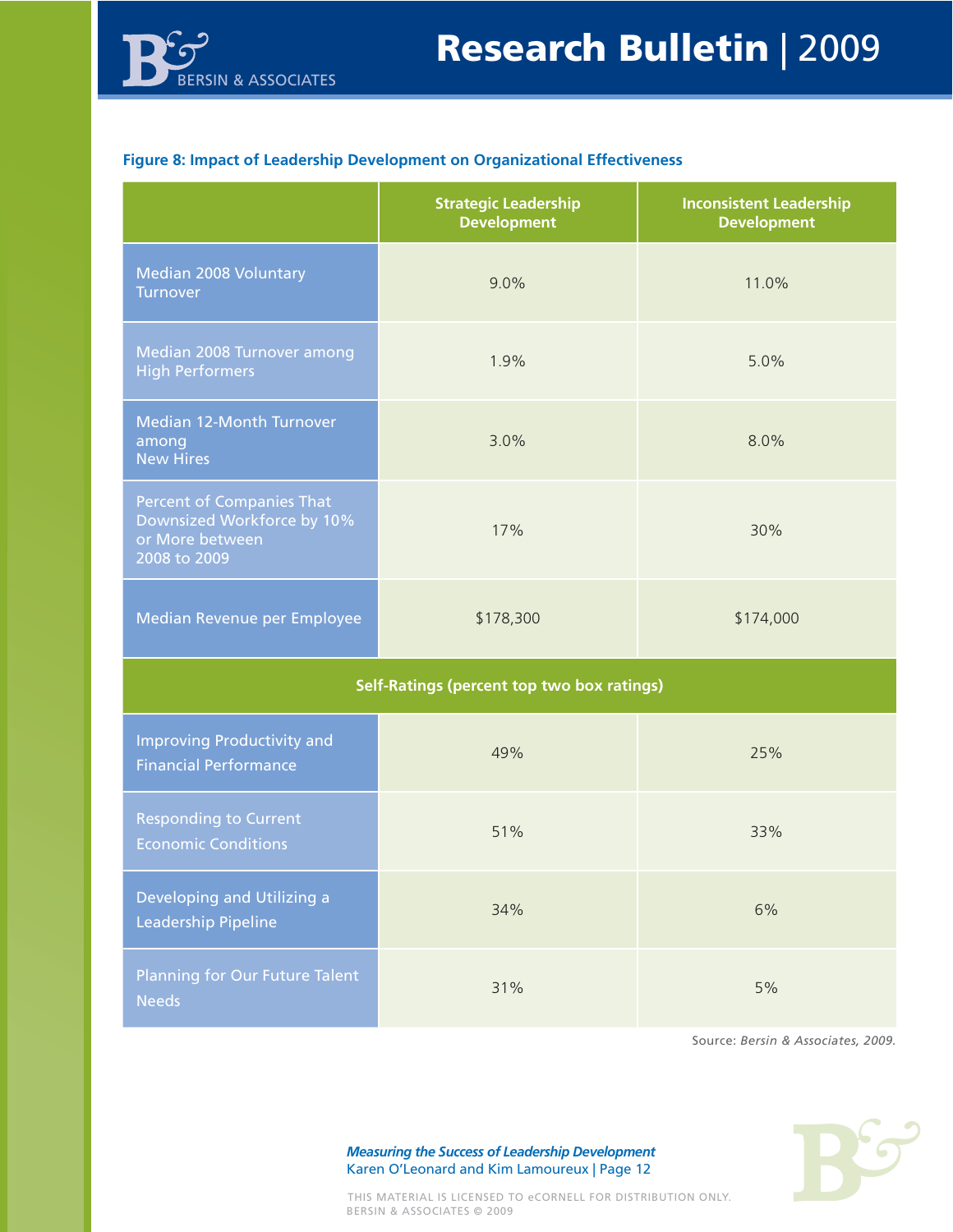

## **The Bersin & Associates Membership Program**

This document is part of the Bersin & Associates Research Library. Our research is provided exclusively to organizational members of the Bersin & Associates Research Program. Member organizations have access to the largest library of learning and talent management related research available. In addition, members also receive a variety of products and services to enable talent-related transformation within their organizations, including:

- **Research** Access to an extensive selection of research reports, such as methodologies, process models and frameworks, and comprehensive industry studies and case studies;
- **Benchmarking** These services cover a wide spectrum of HR and L&D metrics, customized by industry and company size;
- **Tools** Comprehensive tools for HR and L&D professionals, including tools for benchmarking, vendor and system selection, program design, program implementation, change management and measurement;
- **Analyst Support** Via telephone or email, our advisory services are supported by expert industry analysts who conduct our research;
- **Strategic Advisory Services** Expert support for custom-tailored projects;
- **Member Roundtables®** A place where you can connect with other peers and industry leaders to discuss and learn about the latest industry trends and best practices; and,
- **IMPACT® Conference:** *The Business Of Talent* Attendance at special sessions of our annual, best-practices IMPACT® conference.
- **Workshops** Bersin & Associates analysts and advisors conduct onsite workshops on a wide range of topics to educate, inform and inspire HR and L&D professionals and leaders.

For more information about our membership program, please visit us at www.bersin.com/membership.